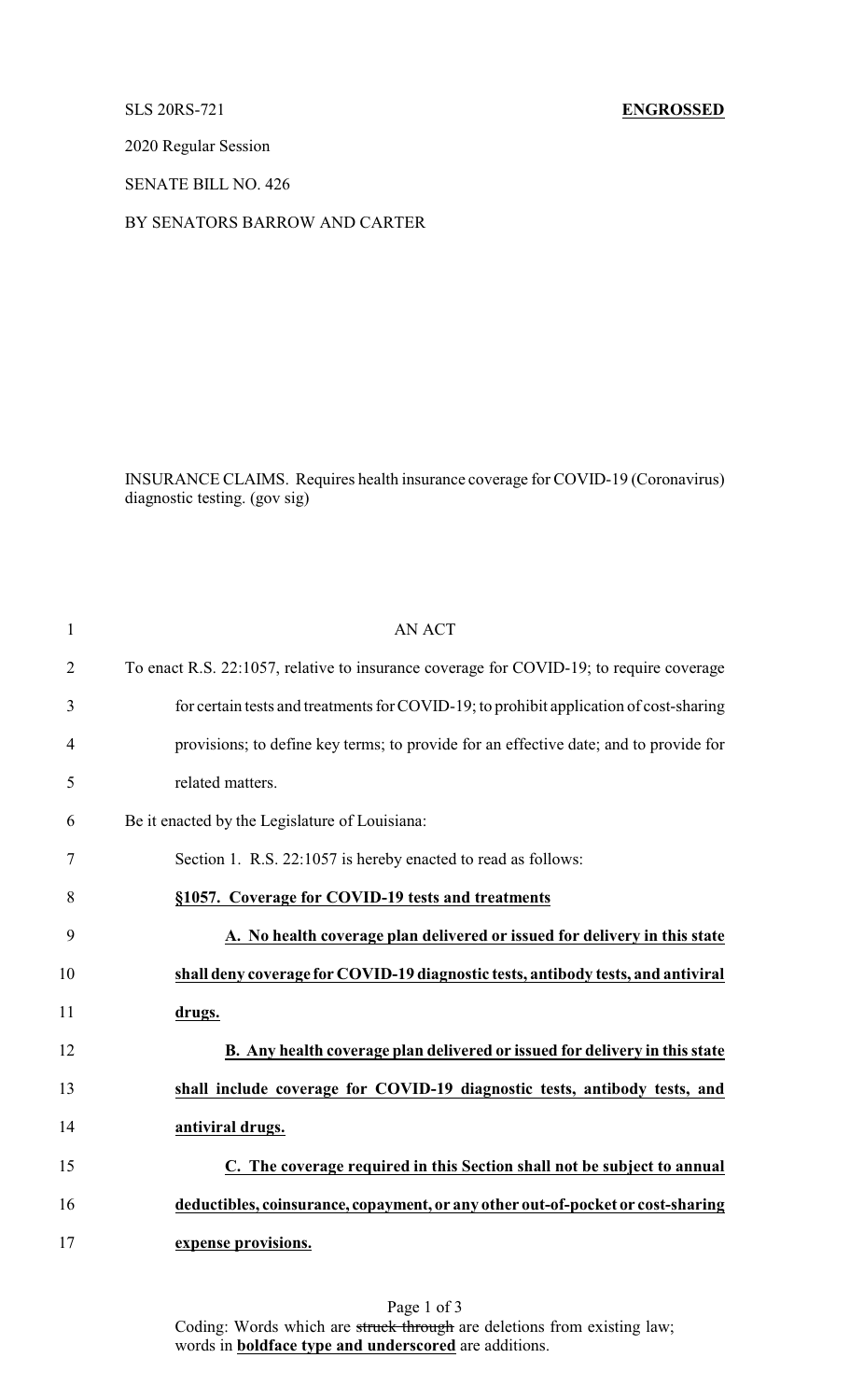| D. For purposes of this Section, the following definitions apply:                                                                                                           |
|-----------------------------------------------------------------------------------------------------------------------------------------------------------------------------|
| (1) "COVID-19" means the coronavirus disease 2019 as designated by                                                                                                          |
| the World Health Organization.                                                                                                                                              |
| (2) "Health coverage plan" means any hospital, health, or medical                                                                                                           |
| expense insurance policy, hospital or medical service contract, employee welfare                                                                                            |
| benefit plan, contract, or other agreement with a health maintenance                                                                                                        |
| organization or a preferred provider organization, health and accident                                                                                                      |
| insurance policy, or any other insurance contract of this type in this state,                                                                                               |
| including a group insurance plan, a self-insurance plan, and the Office of Group                                                                                            |
| Benefits programs. "Health coverage plan" shall not include a plan providing                                                                                                |
| coverage for excepted benefits as defined in R.S. 22:1061, limited benefit health                                                                                           |
| insurance plans, and short-term policies that have a term of less than twelve                                                                                               |
| months.                                                                                                                                                                     |
| Section 2. This Act shall become effective upon signature by the governor or, if not                                                                                        |
| signed by the governor, upon expiration of the time for bills to become law without signature                                                                               |
| by the governor, as provided by Article III, Section 18 of the Constitution of Louisiana. If                                                                                |
| vetoed by the governor and subsequently approved by the legislature, this Act shall become                                                                                  |
| effective on the day following such approval.                                                                                                                               |
| The original instrument was prepared by Brandi Cannon and the following<br>digest, which constitutes no part of the legislative instrument, was prepared<br>by LG Sullivan. |
|                                                                                                                                                                             |

SB 426 Engrossed 2020 Regular Session Barrow

DIGEST

Proposed law prohibits a health coverage plan delivered or issued for delivery in this state from denying coverage for COVID-19 diagnostic and antibody testing and antiviral drugs.

Proposed law requires any health coverage plan delivered or issued for delivery in this state to include coverage for COVID-19 diagnostic and antibody testing and antiviral drugs.

Proposed law prohibits the application of annual deductibles, coinsurance, copayment, or any other out-of-pocket or cost-sharing expense provisions.

Proposed law defines "COVID-19" and "health coverage plan".

Effective upon signature of the governor or lapse of time for gubernatorial action.

(Adds R.S. 22:1057)

Page 2 of 3

Coding: Words which are struck through are deletions from existing law; words in **boldface type and underscored** are additions.